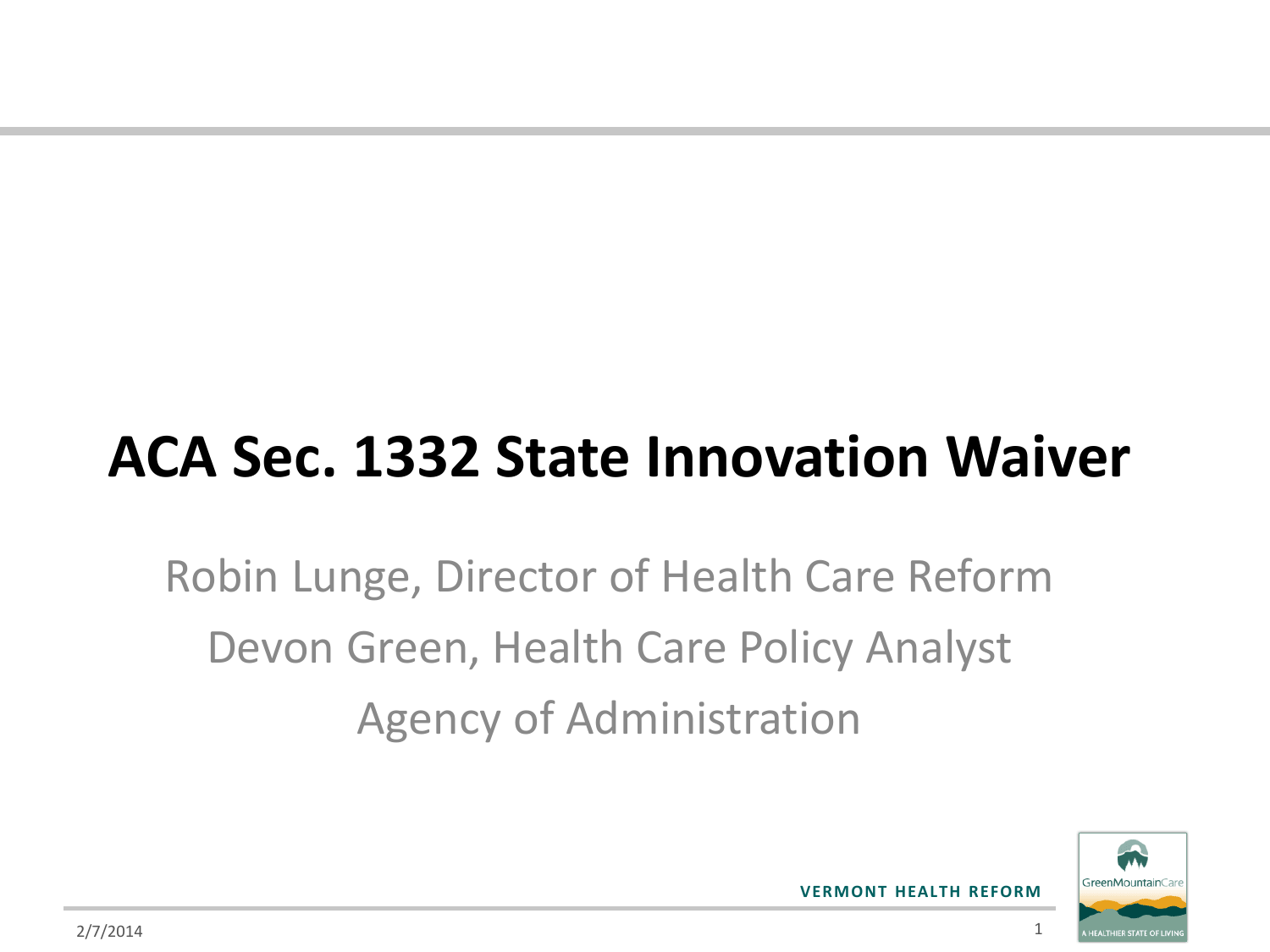# **Public Input**

Prior to Waiver

- State notice and comment period
- **State public hearings** 
	- At least two
- **Federal notice and comment period**

During Waiver

Annual public forum on the progress of GMC

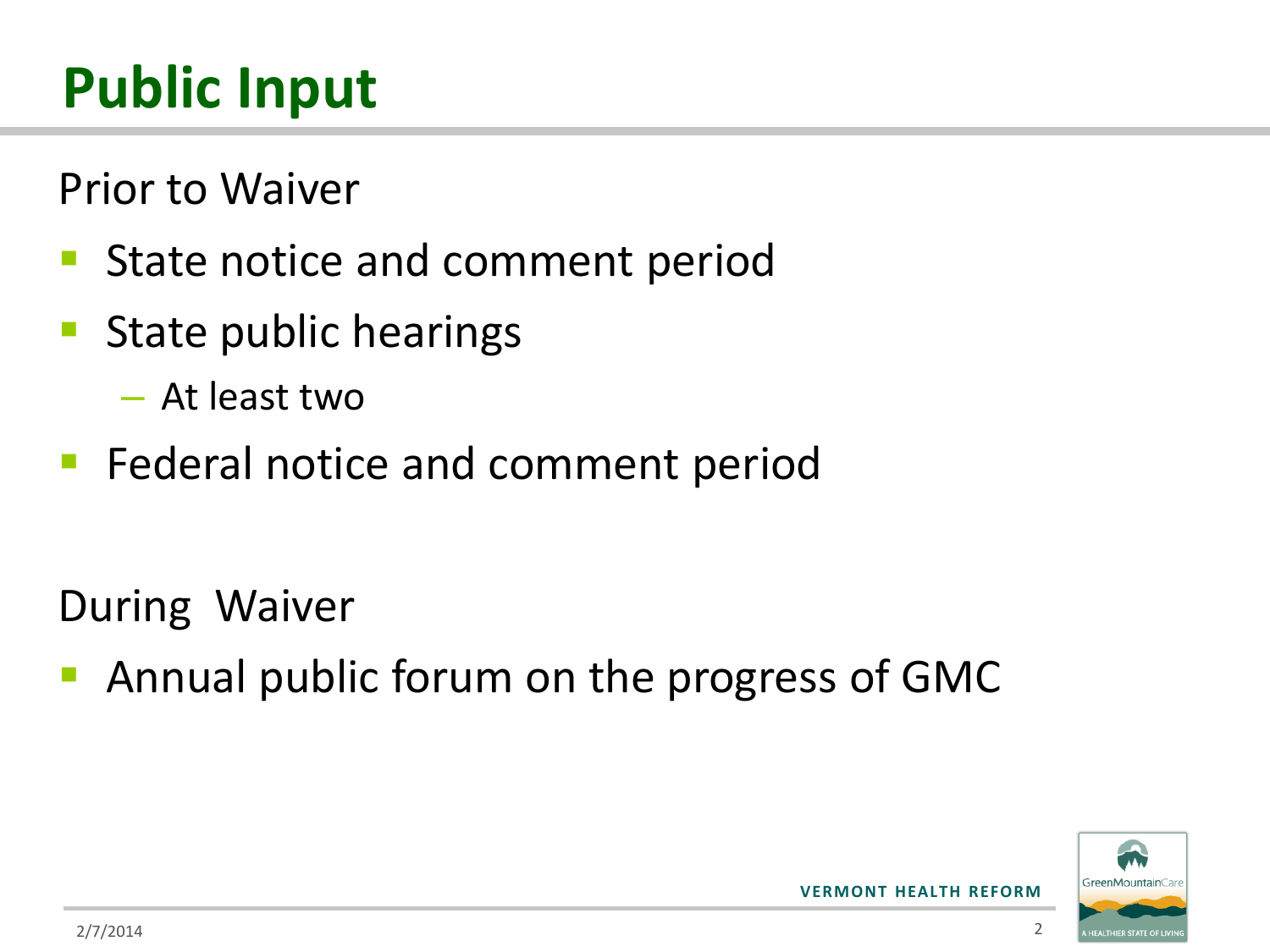- Comprehensive coverage requirement: Coverage that is at least as comprehensive as plans in Vermont Health Connect
	- UMass cost estimate used the same essential health benefits from Vermont Health Connect's benchmark plan
		- Blue Cross Blue Shield
		- Substantially similar to state employee covered services

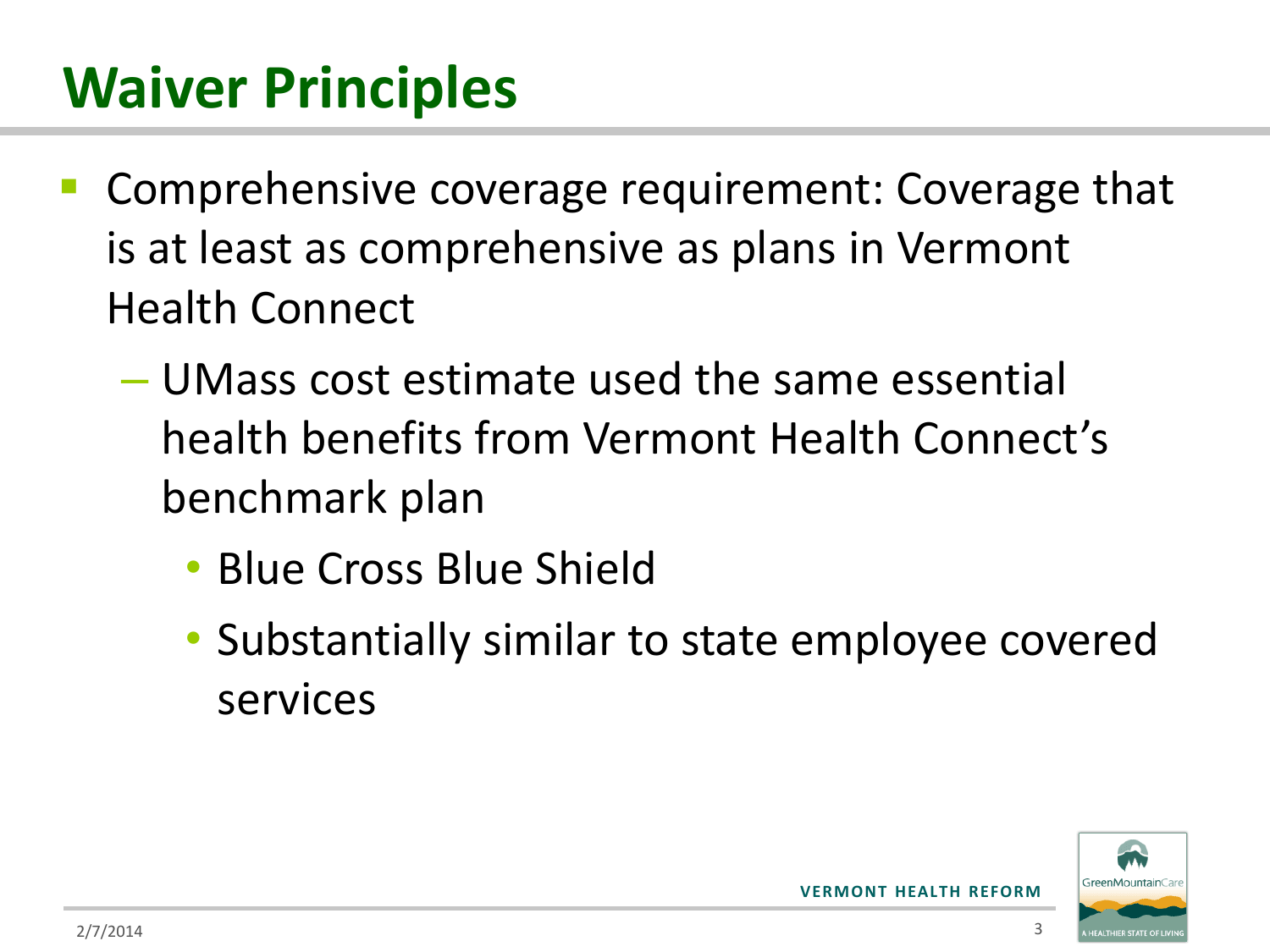- Affordability Requirement: Coverage and cost sharing protections against excessive out of pocket spending that are at least as affordable as the plans in Vermont Health Connect
	- Act 48 requires a sliding scale with at least an 80% AV plan for GMC
		- legislative intent for 87% AV plan for GMC
	- UMass cost estimates priced out plans at 80% AV, 87% AV, 100% AV
		- using a sliding scale based on Vermont's cost-sharing sliding scale in VHC (more generous than ACA)

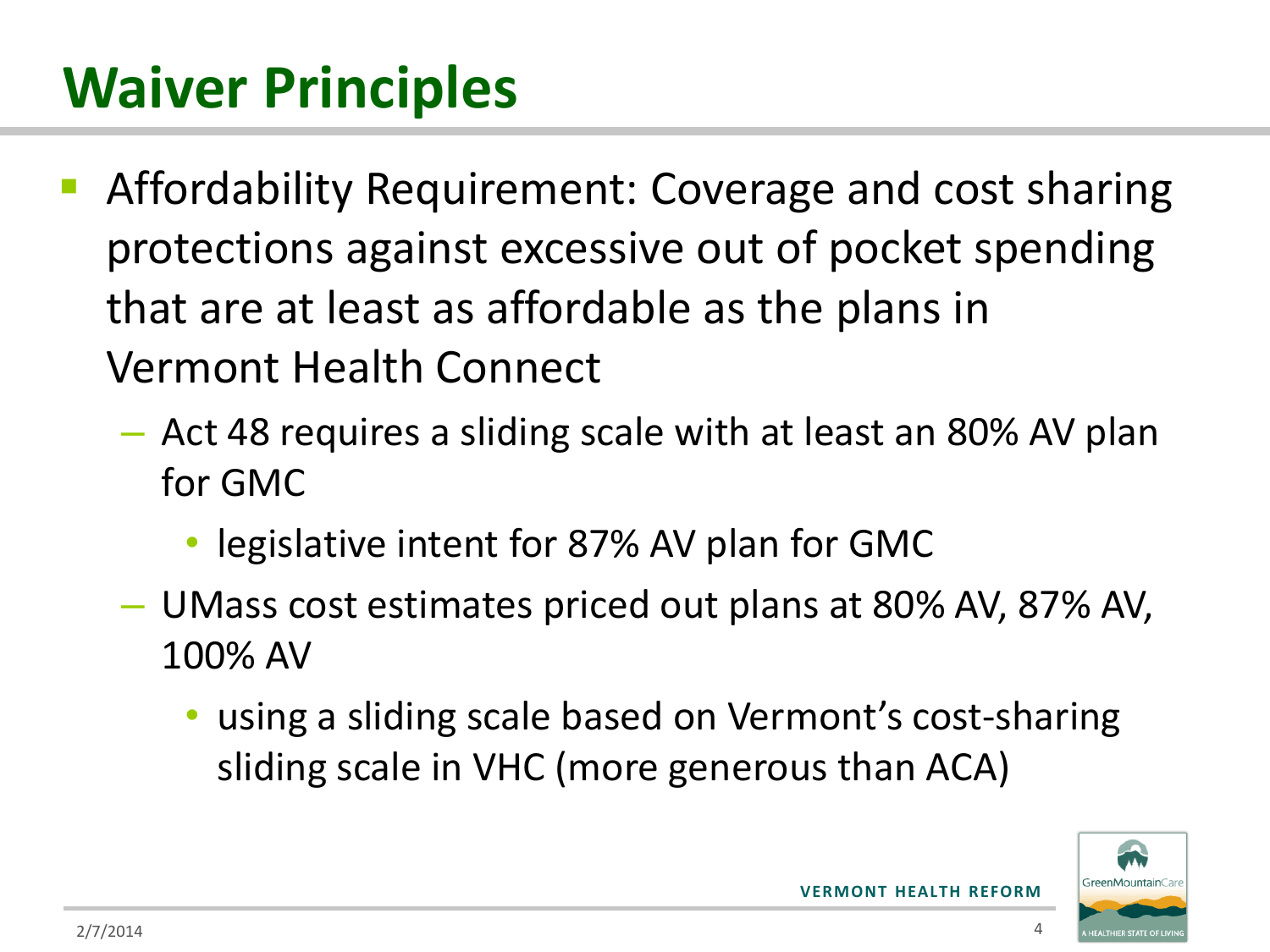- Scope of coverage requirement: Will provide coverage to at least a comparable number of residents as under the ACA
	- Under Act 48, all residents will be enrolled in Green Mountain Care

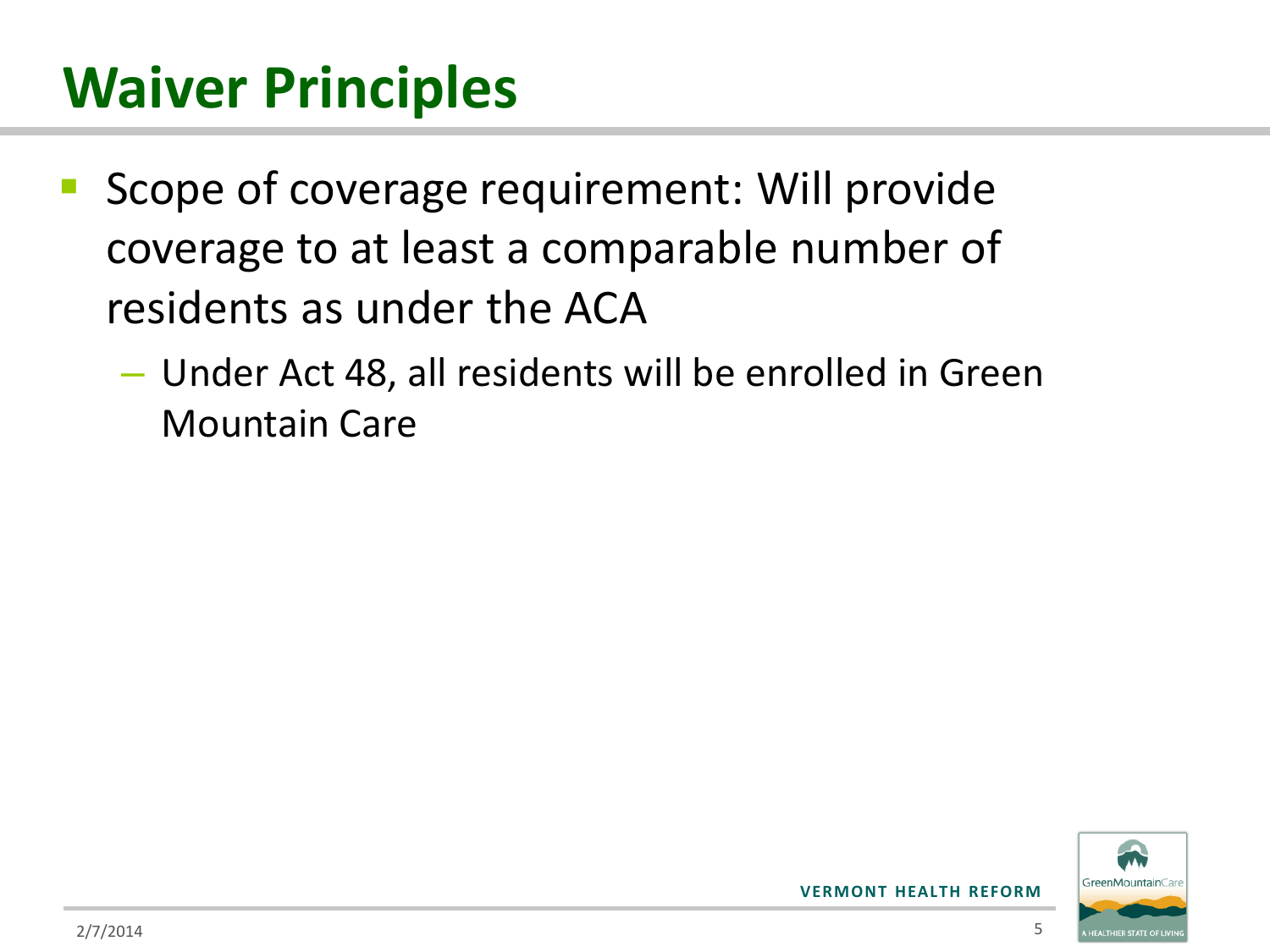- Will not increase the federal deficit
	- 10 year budget plan that is deficit neutral, including admin costs
	- Analysis regarding the estimated impact of the waiver on health insurance coverage in the state

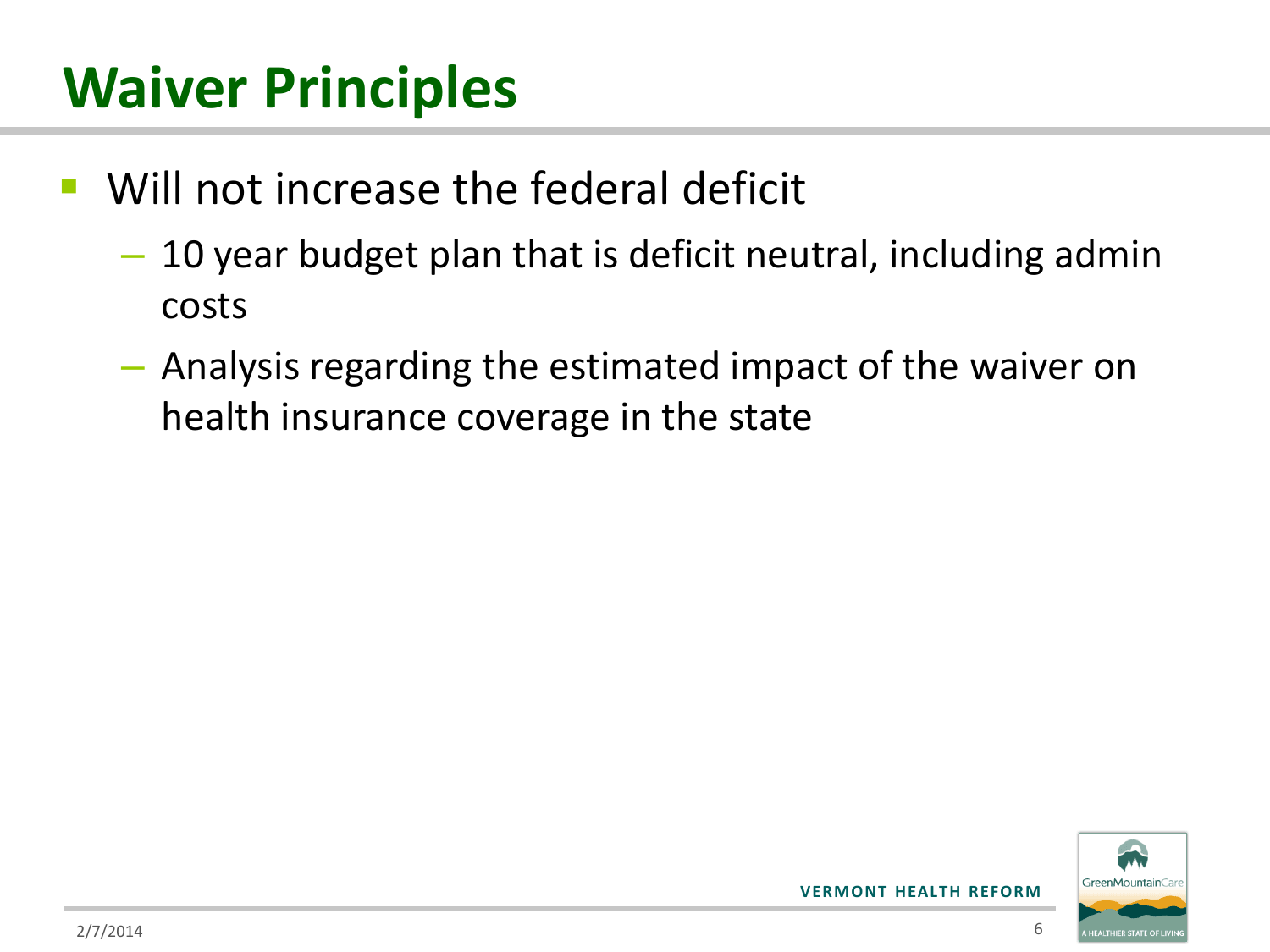Description of state legislation and program to implement waiver

- **Act 48, plus**
- **Financing bill**

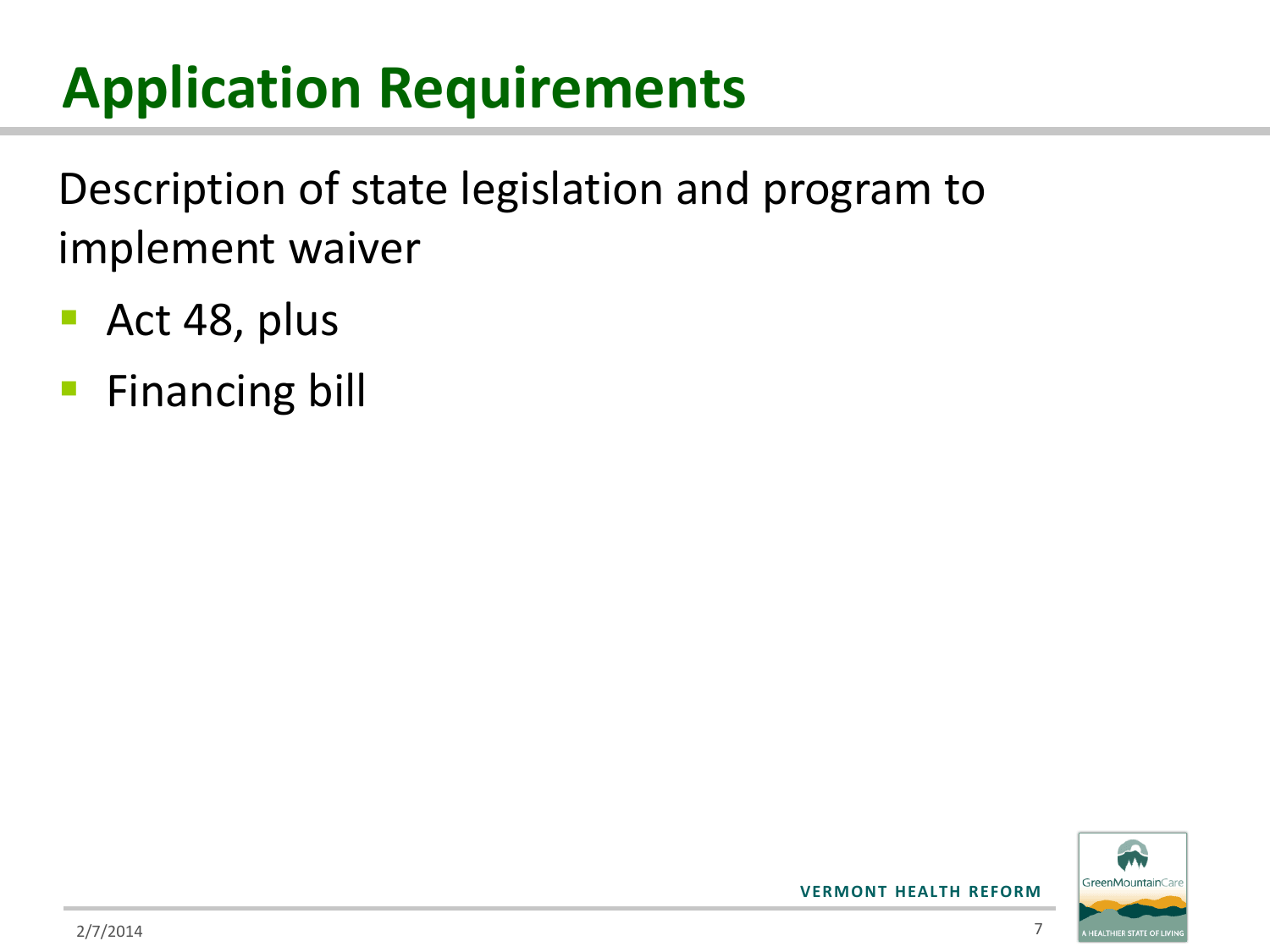List of provisions the state is requesting to waive. States may waive one or more of the following:

- Qualified Health Plans and Essential Health Benefit requirements
- **Health Benefit Exchange**
- Cost Sharing Reductions
- Advanced Premium Tax Credit
- Shared Responsibility for Large Employers (large employer penalty)
- Requirement for Minimum Essential Coverage (individual penalty)

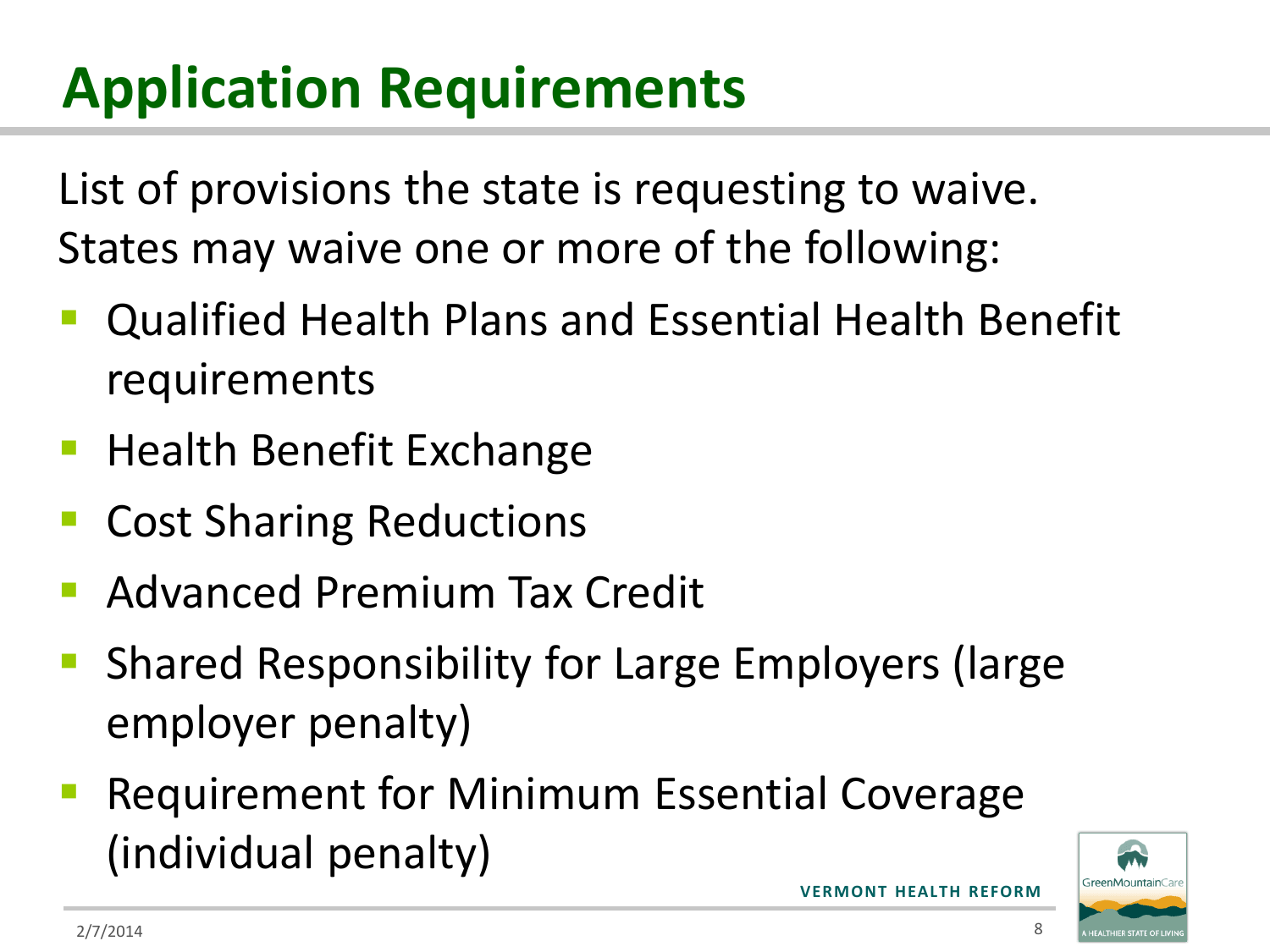Actuarial and economic analysis must include:

- Information on the age, income, health expenses and current health insurance status of the state's population
- **The number of employers by number of employees** and whether the employer offers insurance
- Explanation of key assumptions
	- Individual and employer participation rates
	- Behavioral changes
	- Premium and price effects

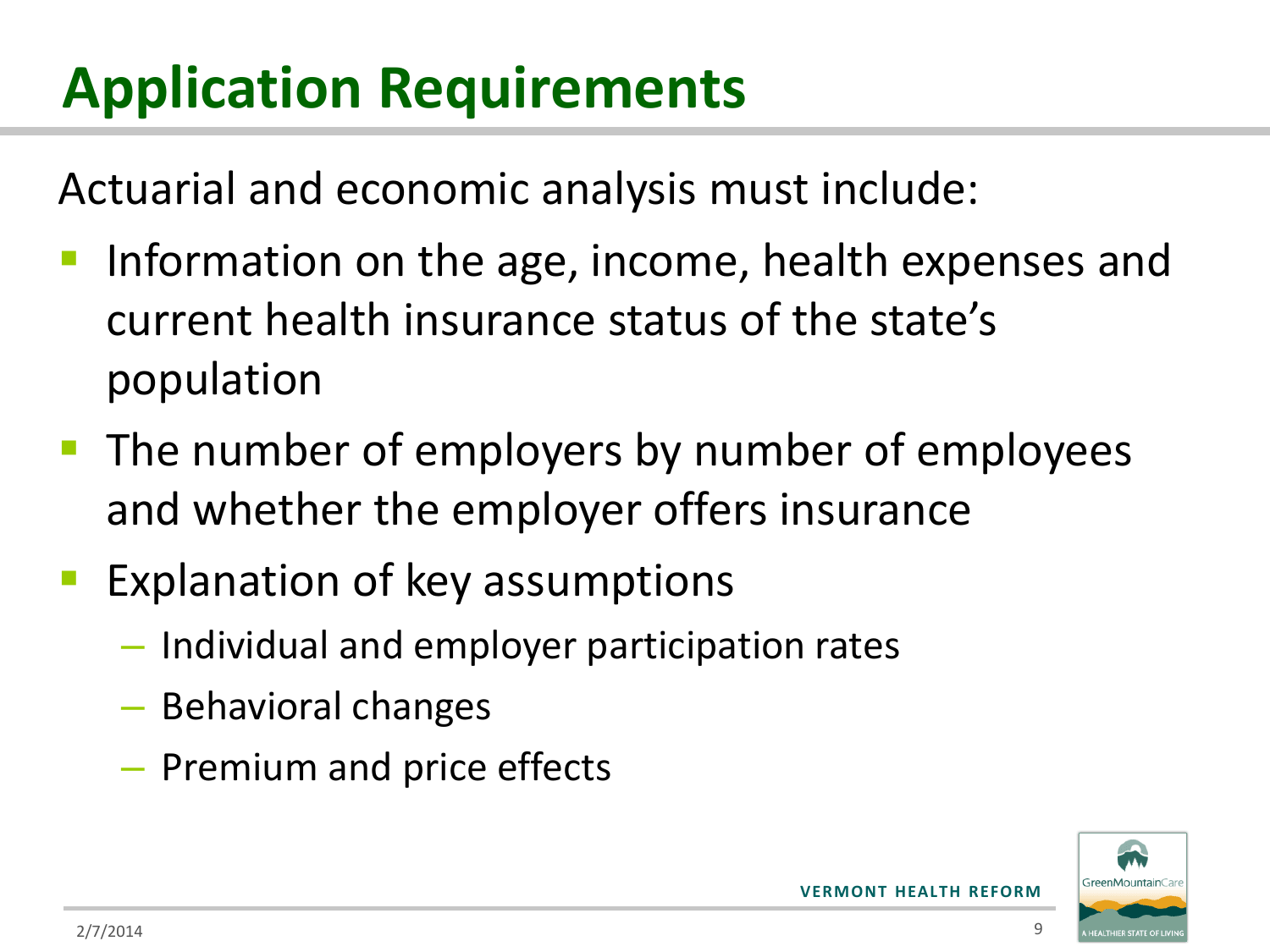- Implementation timeline– a detailed draft timeline for the state's implementation of the waiver
- Whether the waiver increases or decreases administrative burden
- Explanation of how the waiver will affect ACA provisions that are not waived
- **How state will address waste, fraud, and abuse**
- Explanation of how state will provide the federal agencies with the information they need to administer the program at the federal level

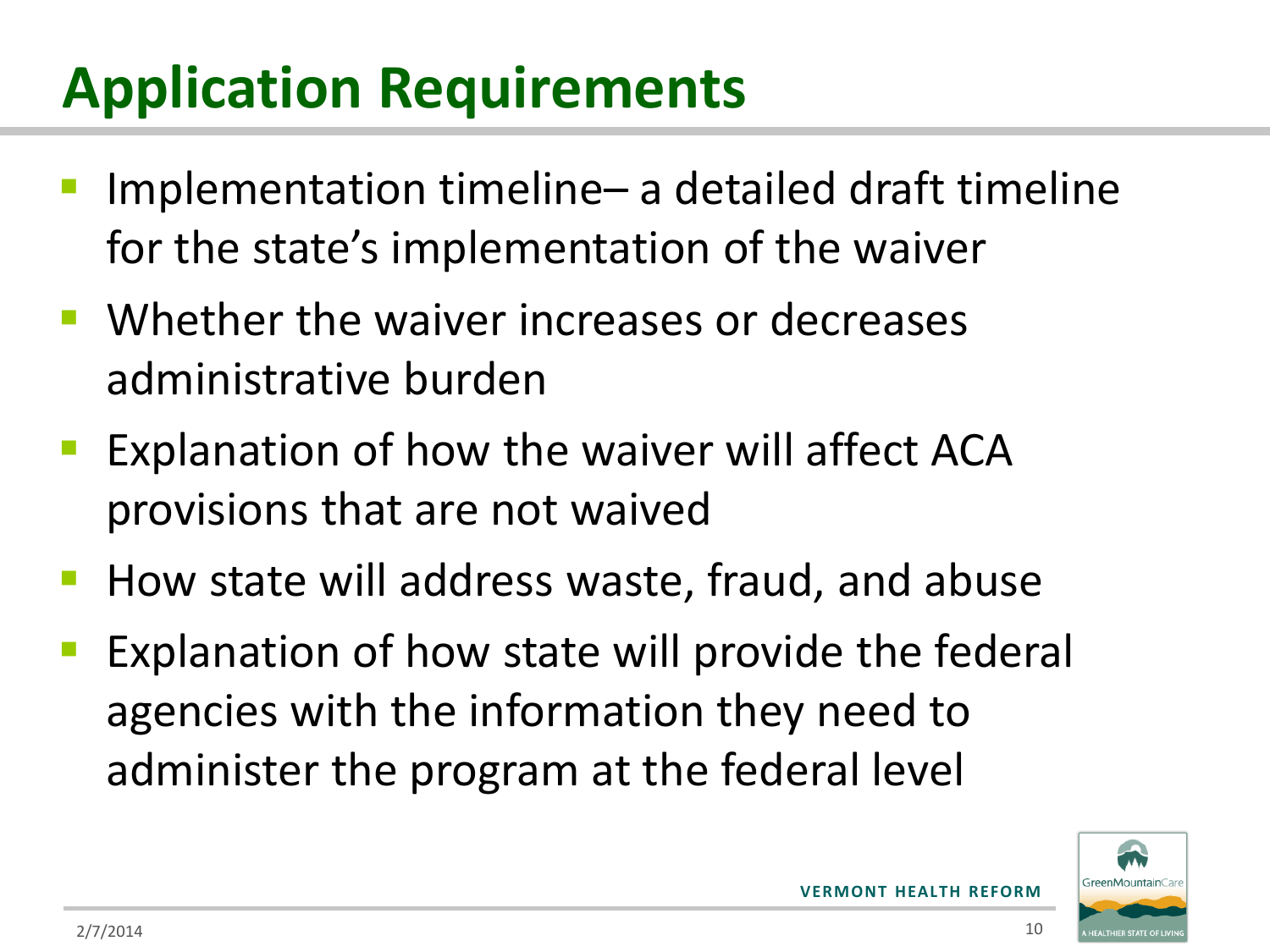# **Pass Through of Federal Funding**

"[T]he Secretary shall provide for an alternative means by which the aggregate amount of such credits or reductions that would have been paid on behalf of participants in the Exchanges established under this title had the State not received such waiver, shall be paid to the State for purposes of implementing the State plan under the waiver. Such amount shall be determined annually by the Secretary, taking into consideration the experience of other States with respect to participation in an Exchange and credits and reductions provided under such provisions to residents of the other States."

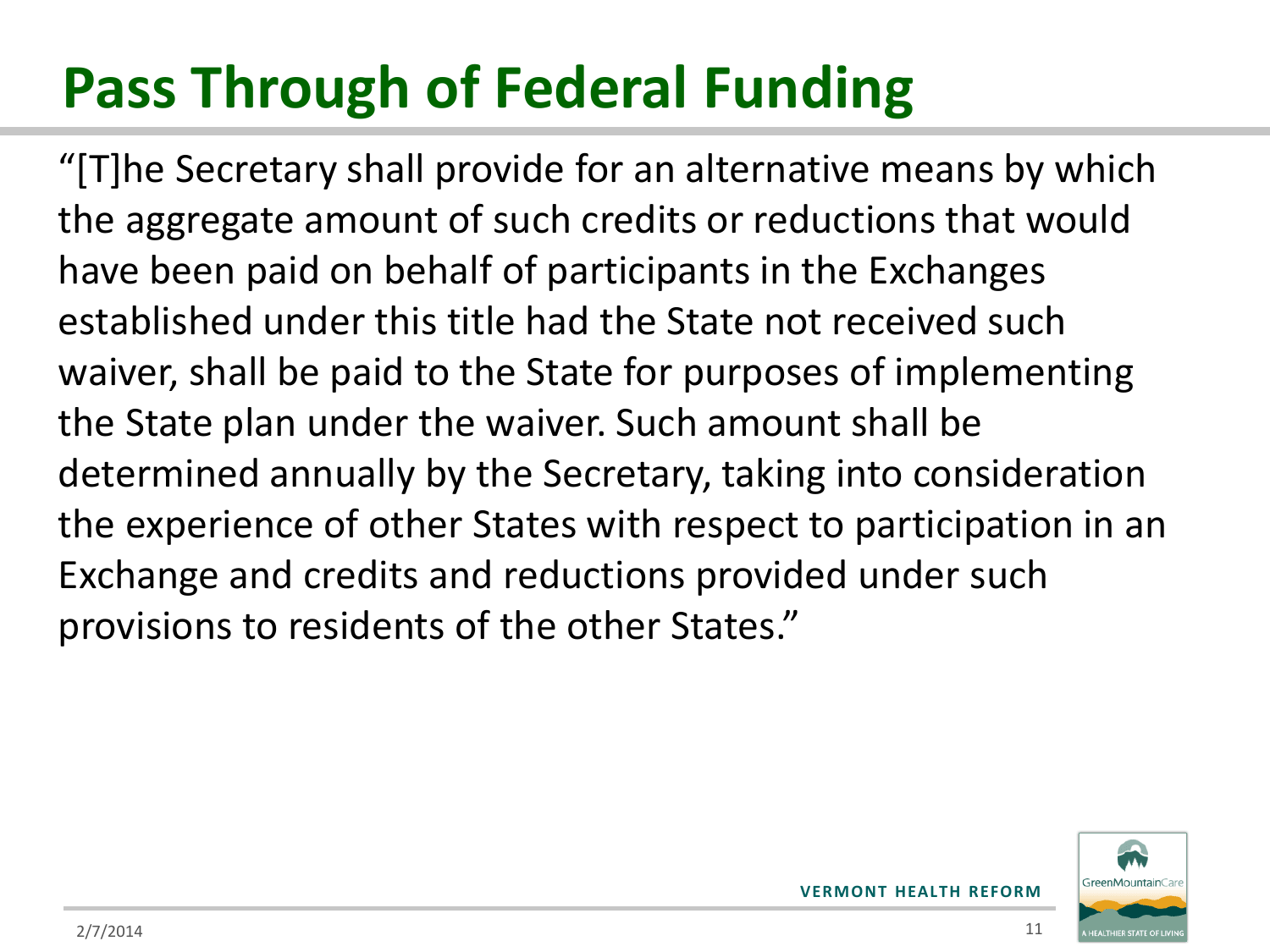# **Act 48 Requirements**

Negotiations must reflect:

- Medical inflation
- State GDP
- Size and age of population
- Number of residents living below the poverty level
- Other factors that may be advantageous to Vermont

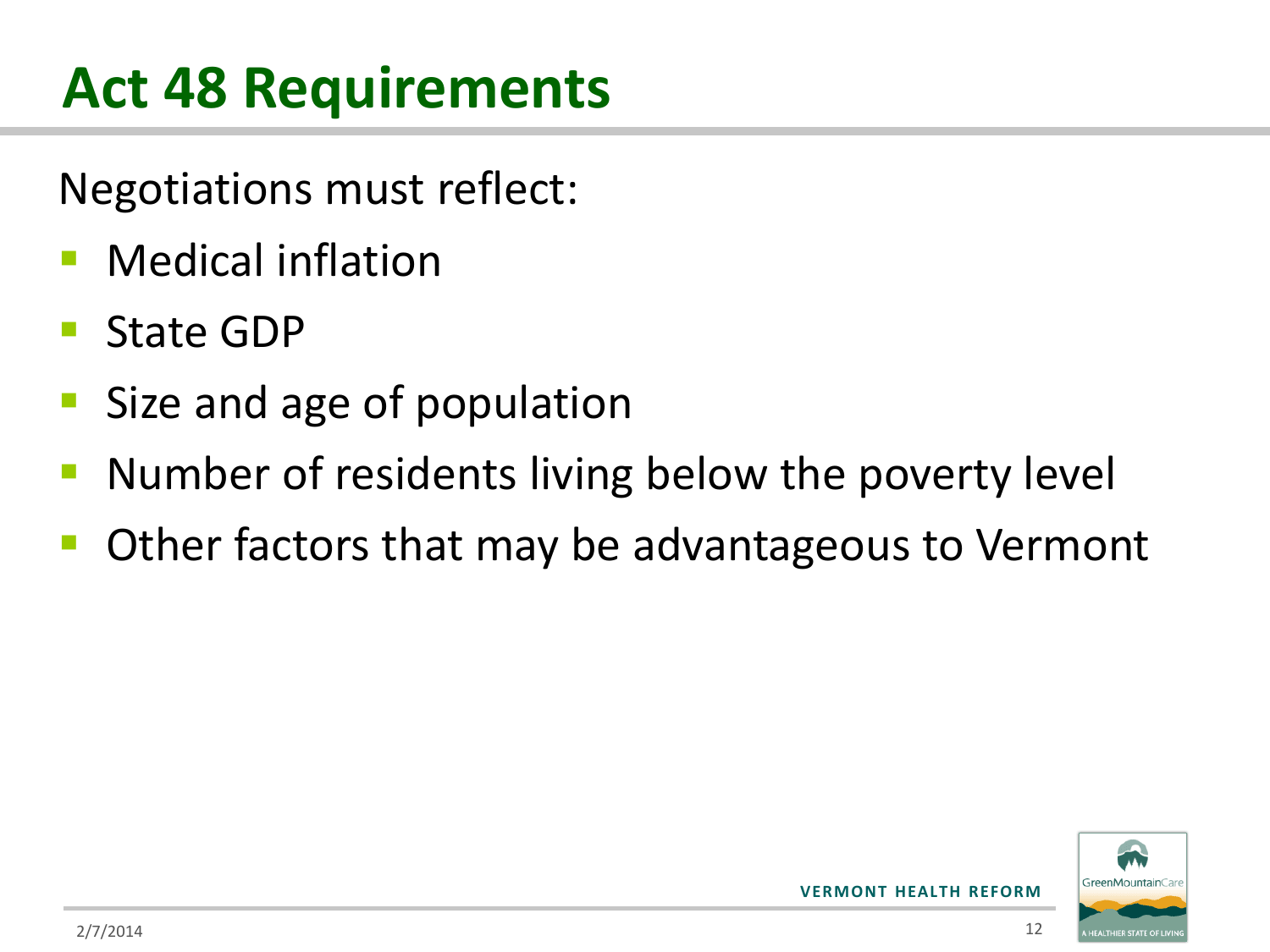#### **Waiver Process**

- State public comment and public hearing
- Submit application to HHS
- Within 45 days, application deemed complete
- Within 180 days, federal public comment process and decision on waiver